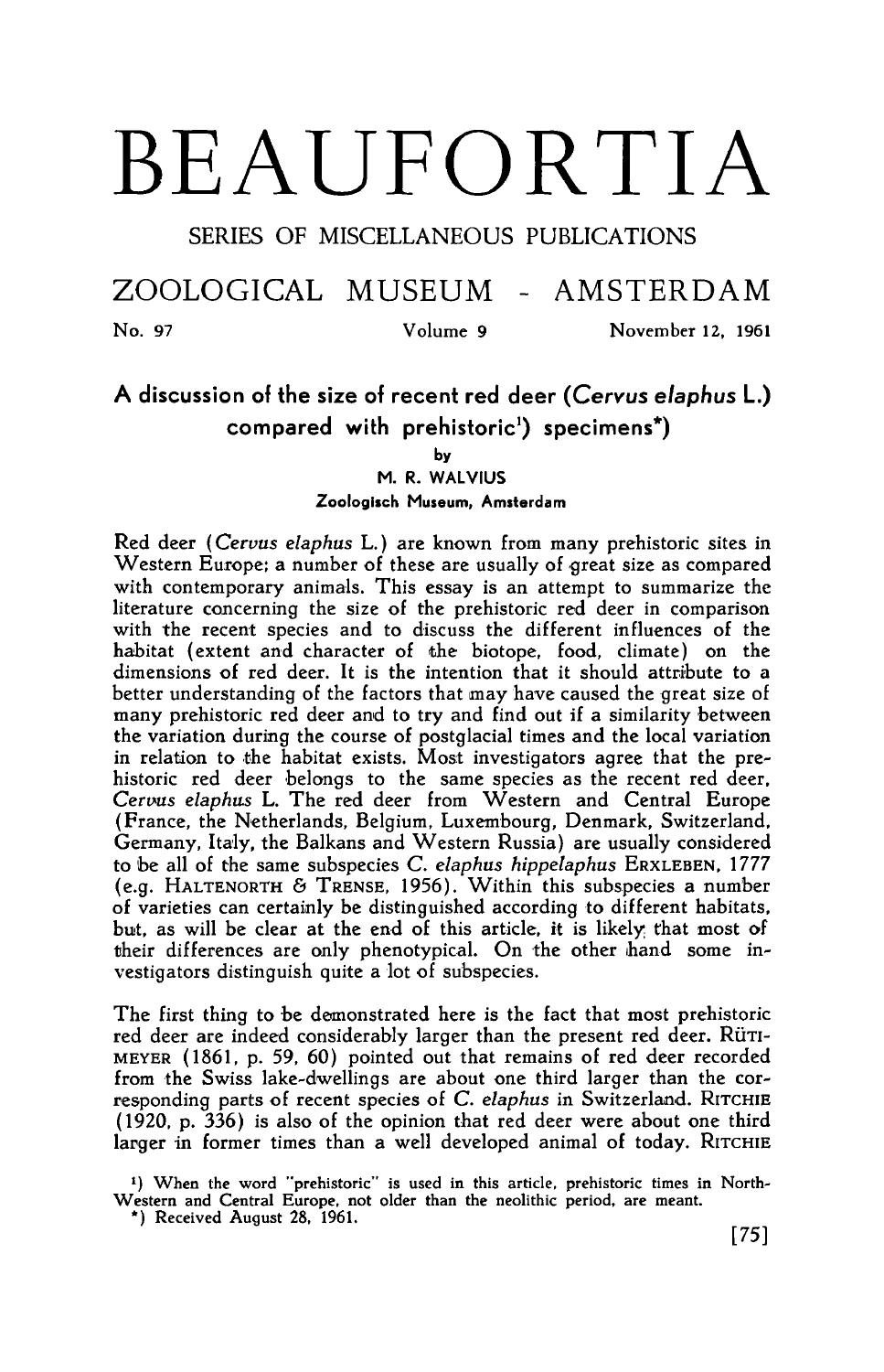based his conclusion on the following prehistoric finds: three antlers and one complete skeleton. VAN GIFFEN (1913, p. 135, 136) likewise reports the large dimensions of some scanty remains of red deer known from the Dutch terps (including a mandibula). According to INGEBRIGTSEN (1923, p. 204, 205) WAHLGREN holds the opinion that the size of the recent red deer and of the prehistoric ones can easily be explained by differences in environment and age. INGEBRIGTSEN himself on the other hand thinks that it is clearly demonstrated by the investigations of BRINK-MANN that subfossil red deer were indeed larger than the recent ones. BRINKMANN poses the idea that measuring teeth is very useful to compare sizes of deer; when measuring <sup>a</sup> molar one is independent of the age of the animal in question and to a certain degree independent likewise of the influences of the environment. For when <sup>a</sup> molar is fully developed it will not increase in size any more, even when the animal in question has not yet stopped growing. The size of the teeth therefore are a standard for the size which the animal can attain when conditions are normal. When the teeth are larger and better developed, the deer in question will be larger and better developed too. On account of BRINK-MANN'S assertions that measuring teeth is the most proper method to prove that subfossil red deer were of greater size than the now living specimens, INGEBRIGTSEN has been measuring the M3 of the lower jaw of subfossil and recent red deer; it has become clear that subfossil deer were indeed larger (cf. the following table; though the animals are supposed to differ one third in lenght, the molars do not shows this difference). At the same time it should be born in mind that also smaller prehistoric remains of red deer exist. Probably there was a large variation in size in those times too, as it appears from my own observations.2 )

Lenght M3 (mandibula) of Cervus elaphus L.

| Origin                         |     | Number Variation of<br>length in mm. length | Average   |
|--------------------------------|-----|---------------------------------------------|-----------|
| Recent                         |     |                                             |           |
| Norway (BRINKMANN)             | 53  | $21 - 30$                                   | $26.53$ ) |
| Norway (INGEBRIGTSEN)          | 179 | $21 - 32$                                   | 27.0      |
| Prehistoric                    |     |                                             |           |
| Norway, neolithic (BRINKMANN)  | 13  | $30$ $-34$                                  | 32.1      |
| Denmark, neolithic (BRINKMANN) | 124 | $28 - 40$                                   | 32.5      |
| Lake-dwellings, Bodensee,      |     |                                             |           |
| mainly neolithic (VOGEL)       | 13  | $31.5 - 37$                                 | 31.7      |
|                                |     |                                             |           |

 $2)$  E.g. The remains of C. elaphus recorded in the neolithic settlements of Vlaardingen and Hekelingen in the South-Western part of the Netherlands are almost of the same size as recent Dutch specimens. (Hekelingen excavation Rijksdienst Oudheidkundig Bodemonderzoek at Amersfoort under the management of Dr. P. J. Mobberwany, Vlaar-<br>dingen excavation Instituut voor Prae- en Protohistorie at Amsterdam under the<br>management of Prof. Dr. W. GLASBERGEN). The results of the ex dingen will be published later on.

<sup>3</sup>) The recent red deer in Norway is very small. According to the author's measurements recent red deer in the Netherlands proved to be larger than the Norwegian deer; five specimens were measured (mainly of Dutch origin, Veluwe, to be found in the collection of the Zoologisch Museum at Amsterdam). The average length of the M3 (mandibula) was 29.4 mm, the variation in length 22—34 mm.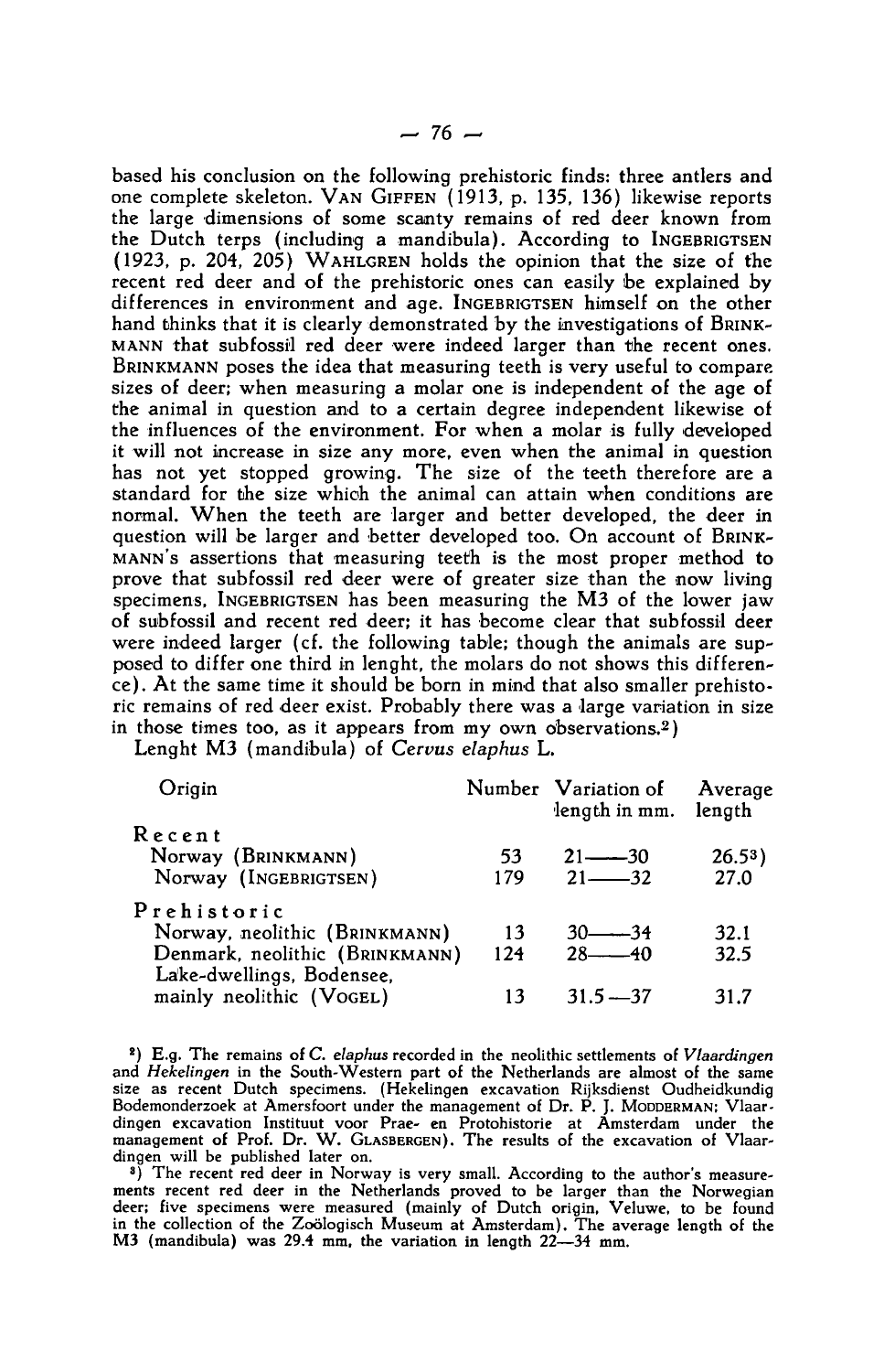Many investigators have already tried to analyse the nature of the factors that have caused the reduction of red deer since prehistoric times. Is it correct to explain this reduction in size by <sup>a</sup> change in the environment and the climate only? In addition the question arises if it is correct to consider the large prehistoric red deer as belonging to the same species as the recent ones; in considering those questions we have to know what influence the environment can have on the size of the animals. Most naturalists are of the opinion that the reduction of the forest is to blame for the "degeneration" of red deer, and also of course human activity viz. the clearance of the forest. RITCHIE (1920, p. 337, 350) for example remarks that on the one hand human beings will always have slain the animals that were easiest to catch and not the best, so that man cannot directly have caused this reduction in size. In this connection he points to the fact that there is always <sup>a</sup> large number of juvenile animal remains in prehistoric sites. Man on the other hand is to blame for the clearance of the forest, and of course it was always the forest on the most fertile soils that were subject to this clearance. Through this activity the space available for the wild animals will have constantly declined. As to the red deer RITCHIE puts forward the opinion that red deer are pre-eminently forest animals; this fact is to be demonstrated by their distribution in those parts of the Coniferae- zone that still exist today. Many other species have suffered by the reduction of their area as <sup>a</sup> result of human interference. For that reason many species are now extinct in these regions. However, such <sup>a</sup> reduction in size is not known in any other animal. RÜTIMEYER (1861) e.g. mentions <sup>a</sup> large number of animal species, not more known in Switzerland today, and he also noticed that the size of almost all other species of animals (except the boar) corresponds with the dimensions of the recent species.

In literature one may often find that considering the different influences of the environment no clear distinction has been made between the size of the antlers and the other dimensions (the investigation of BRINKMANN, i.e. the measuring of teeth, greatly contrasts with this view). This presents difficulties, since especially the antlers react very strongly to different conditions. VOGT (cf. VAN MAASDIJK 1948 p. 87—92) was able to breed red deer in <sup>a</sup> preserve with antlers similar to those of the prehistoric deer; he obtained these results by giving feed supplements viz. the so-called "sesamcakes" containing 50 parts calcium phosphate, <sup>25</sup> parts salt, <sup>25</sup> parts loam and <sup>1</sup> to <sup>2</sup> parts fennel-, caraway- or anise-seeds. In spite of the above mentioned objections it will appear that the size of the entire animal can be influenced likewise by the environment. BOTEZAT (1935 p. 186) and many other naturalists are of the opinion that the size of the biotope is very important for the size of many large animals, amongst others red deer. A reduction of the biotope causes a decrease in the size of these animals. DIERICH (1910 p. 31) remarks that recent red deer can attain the same size as prehistoric ones when conditions are good (food, unlimited area etc.). As to the prehistoric antlers DIERICH examined only a small number of them in which he noticed an enormous variation; he presumed that influence of the environment had caused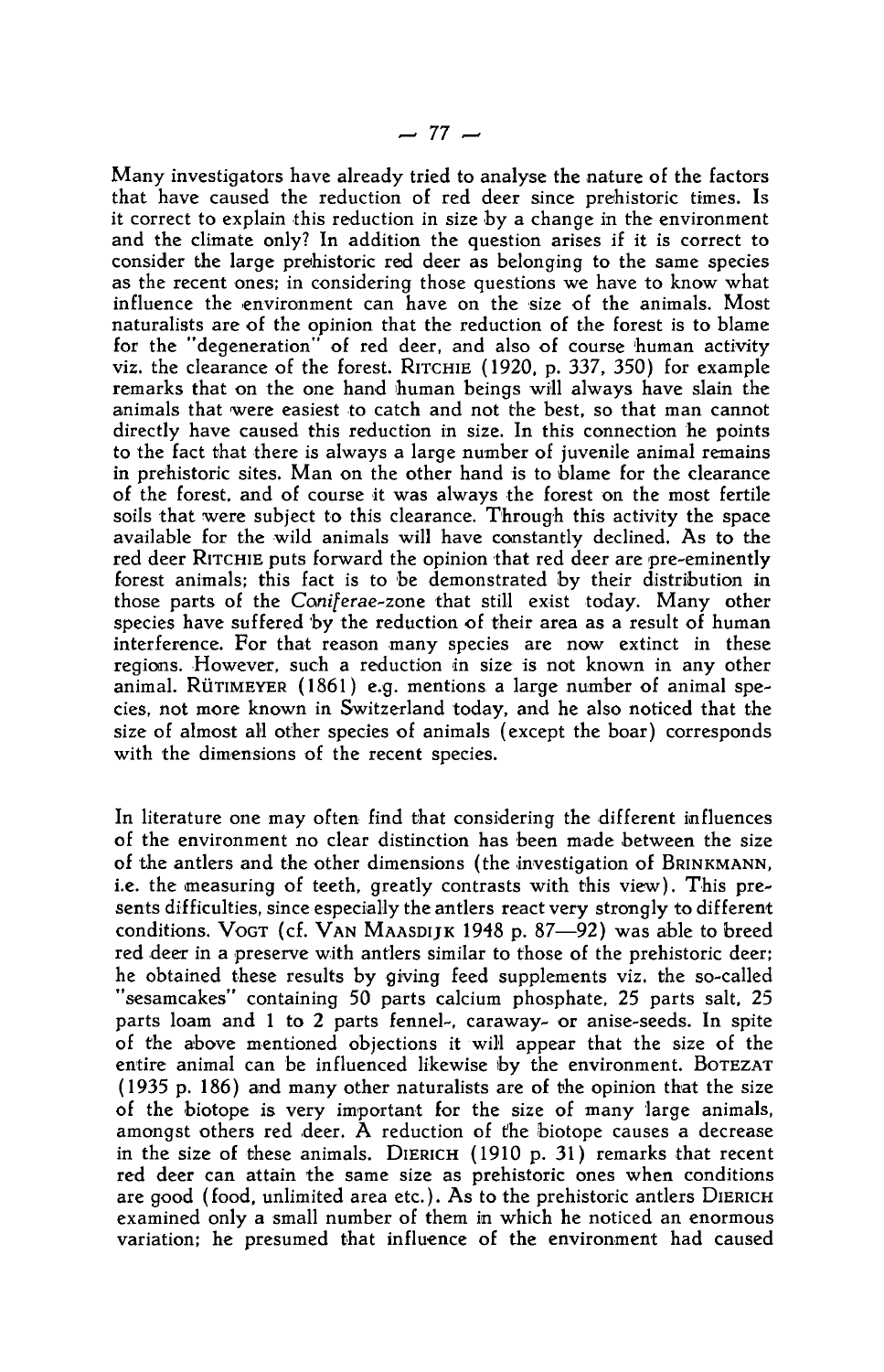this variation. BIEGER quoted by BENINDE (1937 p. 162) measured the average weight of red deer from sandy soils and loam soils in Vorpommern, Mecklenburg and Brandenburg; it appeared that the red deer from the sandy areas weighed 8,8% less than the red deer from the loam areas and the roe deer 7% less. HESSE (1921 p. 211) has demonstrated that the size of red deer as well as roe deer clearly depends on the soil and the climate. According to HESSE there seems to be an enormous variation in size for both species; in Eurasia the dimensions increase from west to east, while futher eastwards they decrease again. The direction of this increase corresponds with the decline of the minimum temperature, and this direction is perpendicular to that of the January isotherms. LINKE ( <sup>1957</sup> p. 48) is of the opinion that red deer cannot bear an oceanic climate very well. It becomes clear from the literature mentioned above that presumably the size of red deer is dependent on the extent of the biotope, on the food and on the climate. Very probably "degeneration" symptoms have caused this decrease in size since prehistoric times because man has restricted their biotope more and more and also because he has always taken the most fertile soils.

However, <sup>a</sup> very important factor is often neglected, namely the character of the environment. It is not correct to consider red deer as inhabiting dry areas only, but naturalists in general seem to agree in looking upon the red deer as an animal of the dry forest (e.g. RITCHIE 1920, FRASER DARLING 1937). Until recently there was a population of very strongly developed red deer which live(d) in the damp "Auenwälder" along the river Danube, the so-called "Auehirsche". A collection of antlers of these "Auehirsche" is to be found in Schloss Petronell in lower Austria (P. J. VAN DER FEEN, oral communication). Other investigators have mentioned these extraordinary red deer as living in the ,,Donau-Auen" of lower Austria. According to LINKE (1957 p. 40) the best developed red deer are found in the Carpathians and the area of the river Drau. In passing, LINKE'S opinion may be quoted that these "Drauhirsche" are characterized by their strikingly flattened antlers. As areas with the best developed red deer BENINDE (1937 p. 90, 91) mentions the "Auenwälder" along the rivers Danube, Drau and Save, especially the districts between the Danube and the Drau (e.g. the Darda district near the junction of the Drau and the Danube). The size of the red deer of these damp ...Auenwälder" is reported to be comparable with that of prehistoric animals. BLYTH (1841 p. 748) also noticed how large the red deer in Hungary were and compared the size of these animals with the prehistoric specimens. In regard to these large Hungarian deer BLYTH wrote, that he did not know if they were still to be found. FITZINGER (1874 p. 547) did not agree with BLYTH; according to FITZINGER those specimens of large Hungarian red deer could only be animals of great age and it would therefore not be correct to consider these large red deer as a variety of C. elaphus. V. Mojsisovics (1884 p. 122) demonstrated that a stock of very strong red deer really existed in the "Auenwälder" and that their size could not be <sup>a</sup> question of old age only; he too compared the red deer of the "Auenwälder" with the prehistoric ones ("eines dem Aussterben nahen "Geschlechtes" der Edelhirsche, dem der Urhirsche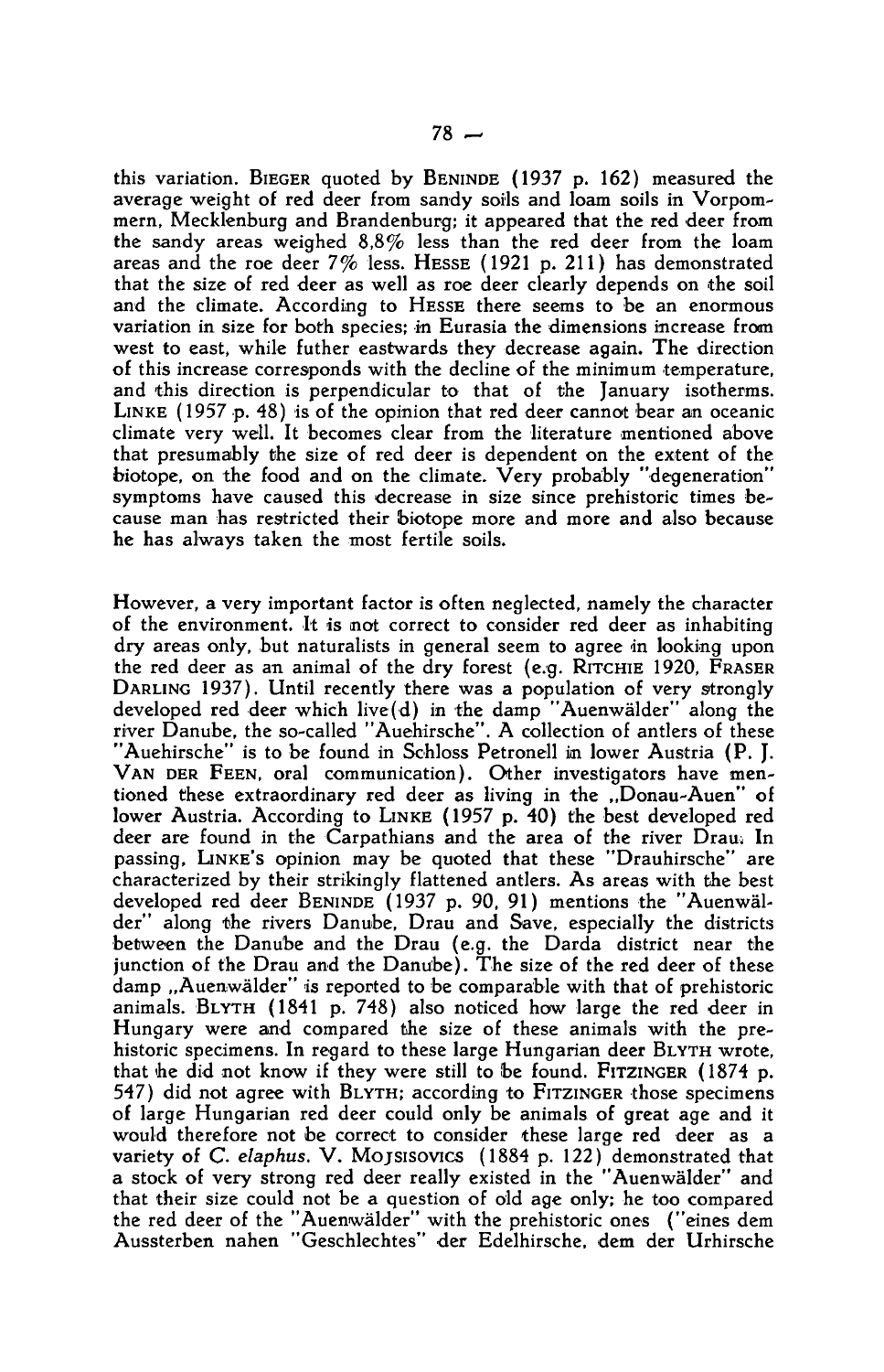der Jetztzeit"). As to the environment of these "Auehirsche" V. Mojsisovics can be quoted. "Man hat wiederholt als "wichtigsten Factor" des successiven "Geringerwerden" des Hochwildes die Verminderung der Eichen- und Buchenbestände bezeichnet, — in wie weit dies anderen Ortes seine Begründung hat, ist nicht meine Sache hier zu erörtern; für "Bellye" und "Darda" und für das unmittelbare Nachbargebiet scheint dieser Factor im Ganzen weniger in Betracht zu kommen, indem der "Kern" des Standwildes hier vorwiegend in den wilden, von Rohr- und Sumpfplatten durchzogenen Riedwäldern zu suchen ist, während die mehr isolirt stehenden monotoneren Landwälder ........ in der Regel nur temporär (hauptsächlich von Wechselwild) bezogen werden, wozu unter Anderem auch anhaltende Hochwässer eine veranlassende Ursache abgeben können. Die abwechslungsreichen, überaus günstigen Bodenverhältnisse des Riedes, die reichliche und fette Aesung ...., konnten bedingen, dass sich hier ein Hochwildschlag bis zum heutigen Tage erhielt, wie ein ähnlicher in Centraieuropa sich kaum wieder finden dürfte." V. Mojsisovics made it clear in this section that the "Auenwälder" are very suited for the development of red deer. According to him it is <sup>a</sup> well-known fact that red deer prosper better near brooks, on loamy sandy soils, etc. (in short, soils that often have <sup>a</sup> reed-flora) than on stony and purely sandy soils. It is therefore obvious that "Auehirsche" are generally "better" than deer in the mountains. It may be added that in the opinion of V. MOJSISOVICS the roe deer are also of a larger size in brookforests. Large red deer are not only known in Danube areas; they are also found in brook-forests elsewhere. HESSE (1921 p. 217) mentions two types of red deer in Brandenburg, a smaller type in the heath-lands and a larger one in the "Oderbruch" and in the "Spreewald". LINKE (1957 p. 40) is of the opinion that deer in the mountains are smaller than red deer in the plains. Moreover, the size of the red deer increases from west to east.

The question remains if it is necessary to make <sup>a</sup> rigid distinction between the different local forms. According to BENINDE (1937 p. 104, 106) it turned out in Germany that importation of red deer from the famous Darda district could not improve the stock of German red deer; on the contrary, within just <sup>a</sup> generation there was no longer much difference to be noticed. BENINDE has the idea that "auf märkischem Heidesand die Efbmasse der ungarischen Auehirsche sich nicht hat behaupten können sondern im Phänotyp verschwunden ist." BOTEZAT (1935 p. 187) puts forward the opinion that the red deer display such a great variability that specimens of this species transferred to another habitat usually become similar to the local specimens in that habitat (presumably phenotypical variability is meant). BOTEZAT points out that this fact has already been known for a long time in connection with red deer of Carpathian origin which have been imported into Germany. Even imported Wapiti deer have become similar to the German red deer, with the exception of their call in the rutting period. However, in spite of this great "phenotypical" variability, BOTEZAT (p. 209) still has the idea that certain differences exist within the group of European red deer and that making <sup>a</sup> division into races and varieties — perhaps he includes subspecies too — cannot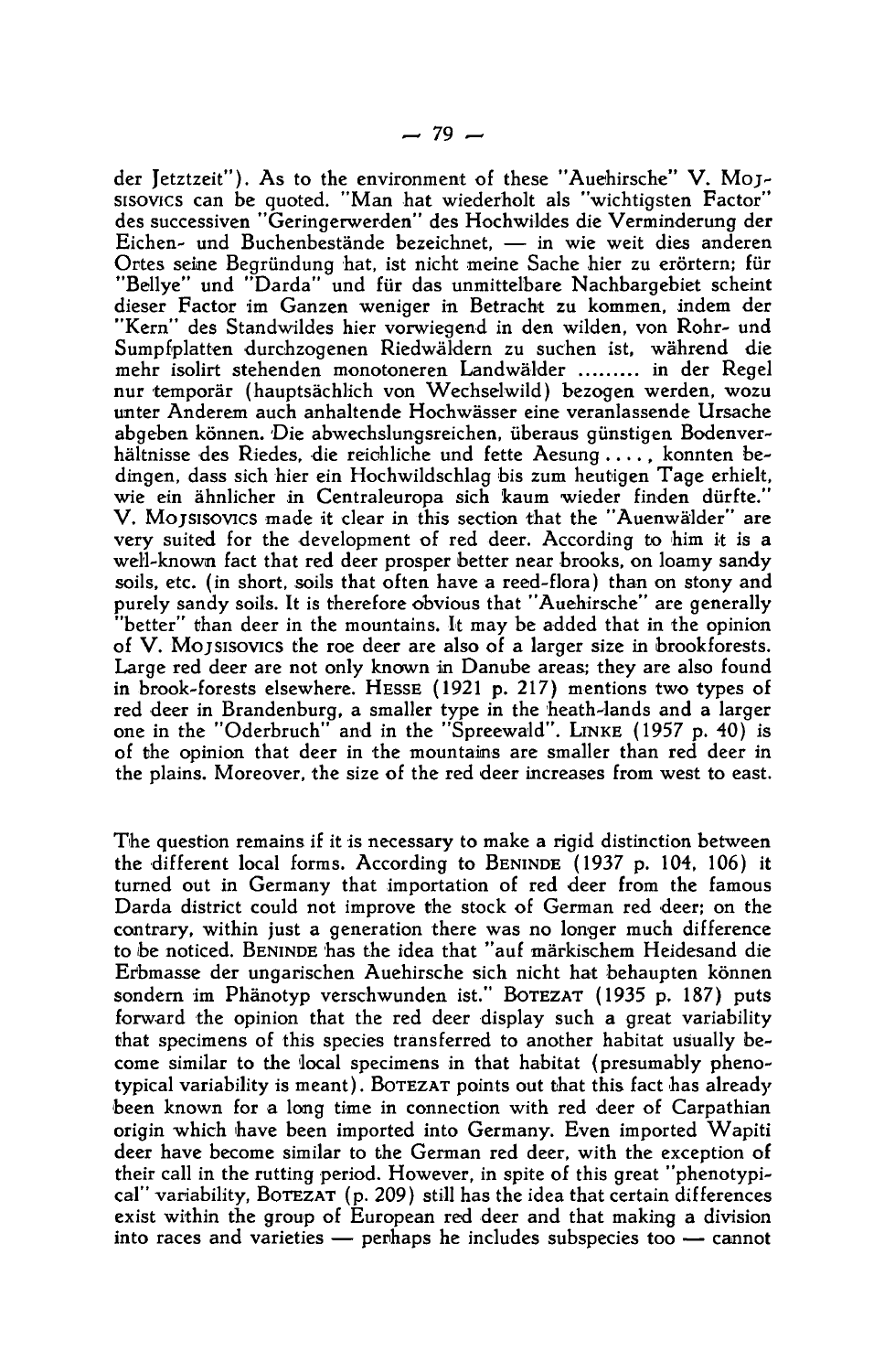be avoided  $4$ ). In his opinion these differences are the different living conditions in their enormous area and also the size of the animals, their colour, etc., which correspond with these conditions. On the other hand these differences are not very important and therefore BOTEZAT considers the whole group of European and West Russian red deer as one single species (LYDEKKER, 1898). Thus it may be correct to consider this wihole group of Western, Central and Eastern European red deer as one single species, as has been put forward at the beginning of this article. BOTEZAT'S treatise is mainly based on ecological views, a fact which BOTEZAT himself admits in his title. One gets the impression that the systematic points are somewhat neglected. In any event the author has the idea that BOTEZAT does not strictly distinguish between subspecies and variety. For when we make <sup>a</sup> distinction between two different subspecies we expect to find genotypical differences; if we make <sup>a</sup> distinction between two different varieties the differences may be only phenotypical. In the case of the European and West Russian red deer there are strong indications, as  $\bf{l}$  just pointed out, that the differences are chiefly phenotypical. We therefore do not agree with BOTEZAT (p. 210) when he mentions in Europe and West Russia three series of subspecies of Cervus elaphus namely <sup>a</sup> Southern, an Eastern and <sup>a</sup> Western one. On the contrary, the opinion is that we had better call the last two series of subspecies varieties or ecological forms. Besides the European subspecies C. elaphus hippelaphus ERXLEBEN, 1777, soms other subspecies (cf. ELLERMAN & MORRISON-SCOTT 1951) are recognized today in Southern and Northern Europe (real subspecies or varieties?), but on the question of the number of subspecies we are rather in the dark still. In this article we will not consider the (smaller) subspecies of Southern Europe and only describe BOTEZAT'S Eastern and Western series since this author mentions the red deer of the "Donau-Auen" in the Eastern series. According to BOTEZAT the red deer of the Eastern series are rather large, they have got long heads, their colouring is a light yellowbrown, while their antlers are large, long and graceful with high crown-antlers; the type of these Eastern red deer is in between the Persian-Caspian deer on the one hand and the Western ones on the other. The red deer if his Western series and especially the Swedish ones are the most typical red deer; they are smaller with relatively short heads, their colouring is dark brownish and their antlers are relatively short with low crown-antlers. BOTEZAT (p. 212, 213) calls the red deer of the Carpathians and the "Donau-Auen" C. elaphus carpaticus and he the Carpathians and the Donau-Auen C. *elaphus carpaticus* and he<br>distinguishes in this "subspecies" two "varieties" C. *elaphus carpaticus* var. campestris of the plain and C. elaphus carpaticus var. montanus of the mountain. (The nomenclatorial status of these names of BOTEZAT is rather uncertain and doubtful, many of them will have to be considered as nomina nuda.) These two varieties are said to differ in stature, colouring, shape of the head, hoofs and in the shape of the antlers. The

<sup>4</sup> ) The above mentioned differences, strangely enough, at the same time lead BOTEZAT to distinguish many subspecies and even varieties in them. Presumably BOTEZAT considers the subspecies as a much lower systematical unit than we do now, perhaps as <sup>a</sup> variety, and the variety as <sup>a</sup> form. It is my opinion that owing to this difference in valuation of the taxonomical hierachical units, a contradiction seems to exist between his views and ours.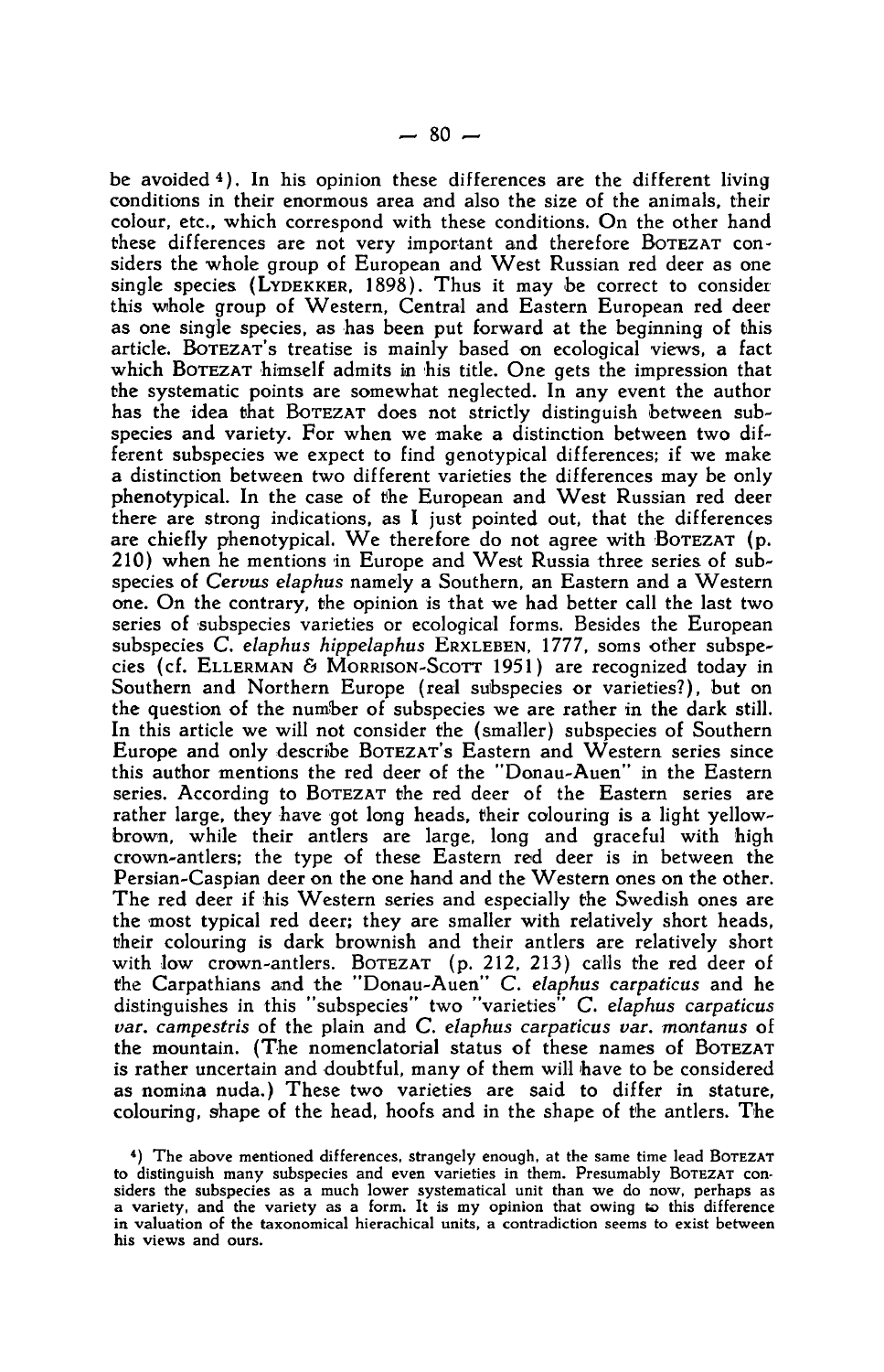variety of the plain (and also the red deer of the "Donau-Auen") would be more similar to the Eastern series, whereas the mountain variety would come nearer to the Western type. So, although we can no longer hold the view that there are so many subspecies, we must admit that BOTEZAT has correctly noticed the enormous variability of the red deer.

Recapitulating, there are the following points to be noticed. The character of the red deer is strongly influenced by the conditions of the environment; in particular the size of the animal and the shape of the antlers are rather closely bound up with these conditions. The dimensions of the red deer probably show more clearly the influences of the environment than those of many other animals (cf. the report of RÜTIMEYER concerning the size of animal species of the Swiss lake-dwellings). It is very likely that the characters of the red deer are largely phenotypically determined, so that on this base a division into a number of subspecies does not seem justified. It is generally accepted that human activity, especially in regard to the clearance of the forest, is to blame for the reduction, since prehistoric times, of the size of the red deer. Probably the variation in size of red deer during the course of postglacial times is identical with the local variation in relation to the habitat. Even in neolithic times there existed a large variation in size, presumably in connection with the habitat. As to the forest, not only the forest of dry regions is to be considered as <sup>a</sup> proper habitat for red deer but areas with a high water-table can also be very suitable when rich in food. It is not unlikely that biotopes like the Austrian "Auenwälder" existed in the neighbourhood of the Swiss lake-dwellings and in other parts of Europe, in whidh red deer can therefore have prospered very well. Conditions in former days, more proper for red deer, may have caused the largeness of many prehistoric red deer compared with the size of recent ones, and we should not forget with regard to those conditions, that brook-forests with a varying water-table like the "Auenwälder" may have been very suitable too.

## **LITERATURE**

BENINDE, J. <sup>1937</sup> Zur Naturgeschichte des Rothirsches. —

Monographien der Wildsäugetiere. Bd. IV. Leipzig.

BIEGER, W.

<sup>1931</sup> Beiträge zur Wild- und Jagdkunde. — Berlin.

BLYTH, Ed.

- <sup>1841</sup> A general review of the species of true Stag, of Elaphoid form of Cervus, comprising those more immediately related to the Red Deer of Europe. — Journ. of the Asiatic. Soc. of Bengal. Vol. X, part II, New Series, p. 736. BOTEZAT, E.
	- 1935 Die Edelhirsche und das Kronengeweih unter ökologischen Gesichtspunkten.  $-$  Bull. Fac. Sti. Cernăuti, 9  $(\frac{1}{2})$ .

COLLETT, R.

<sup>1909</sup> Hjorten i Norge (Cervus elaphus atlanticus). Nogle biologiske meddelelser. Bergen Mus. Aarb. nr. 6.

DIERICH, P.

- <sup>1910</sup> Beiträge zur Kenntnis prähistorischer Hirsche. Diss. Bonn.
- ELLERMAN, J. R. & T. C. S. MORRISON-SCOTT
- 1951 Checklist of Palaearctic and Indian mammals. London.
- FITZINGER, L. J.
	- 1873, 1874, <sup>1875</sup> Die Gattungen der Familie der Hirsche. Sitzungsber. Kaiserl. Ak. Wiss. Wien (Math.-Naturw.) Bd. 68, 69, 70.